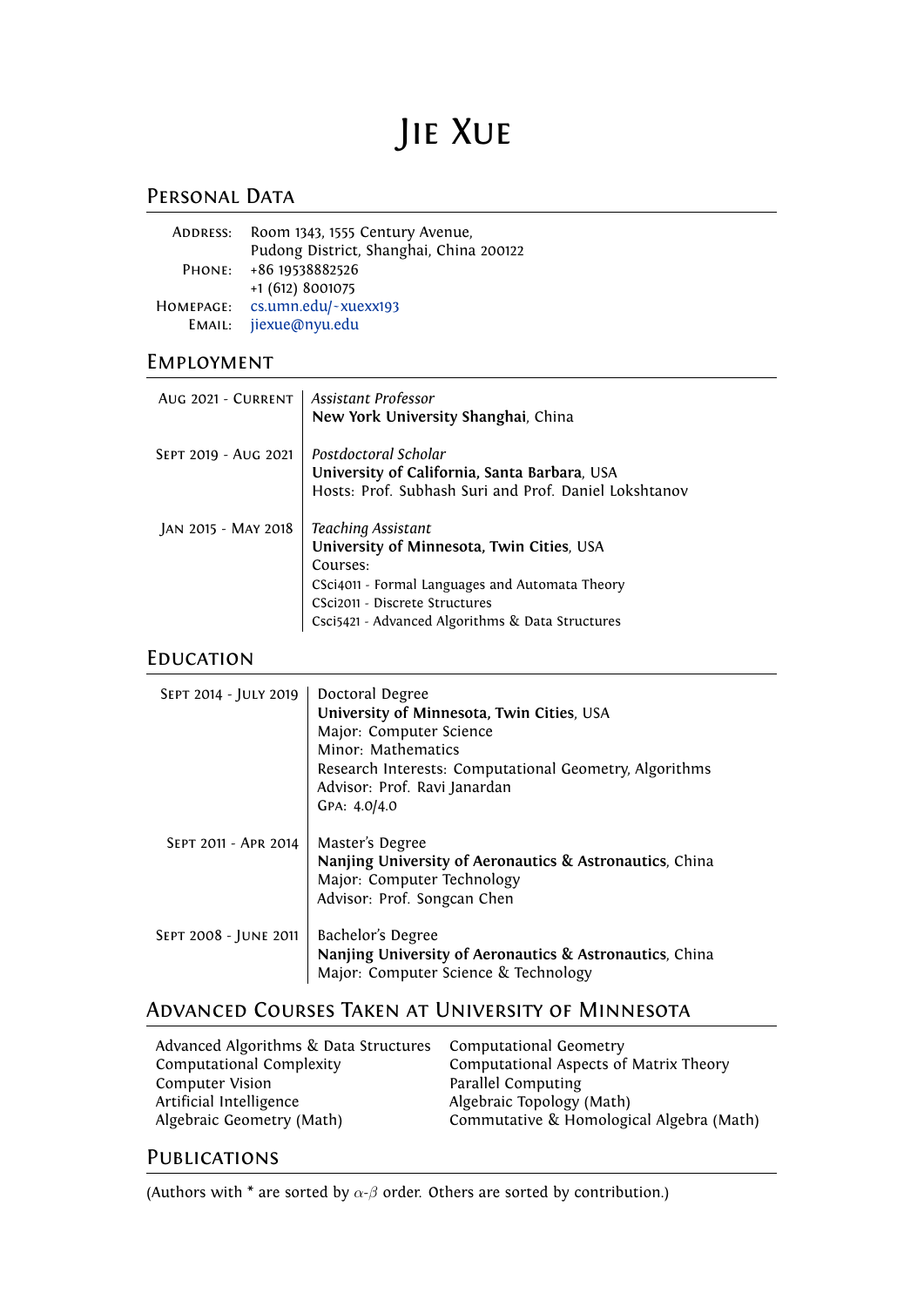#### **Journal publications**

- 1. Haitao Wang\*, **Jie Xue**\*, Improved algorithms for the bichromatic 2-center problem for pairs of points. Accepted to *Computational Geometry: Theory and Applications*, 2021.
- 2. **Jie Xue**, Yuan Li, Rahul Saladi, Ravi Janardan, [Searching for the closest-pair in a query](https://arxiv.org/pdf/1807.09498.pdf) [translate](https://arxiv.org/pdf/1807.09498.pdf). Accepted to *Journal of Computational Geometry* (SoCG'19 special issue), 2021.
- 3. Haitao Wang\*, **Jie Xue**\*, [Near-optimal algorithms for shortest paths in weighted unit](https://arxiv.org/pdf/1903.05255.pdf) [disk graphs](https://arxiv.org/pdf/1903.05255.pdf). In *Discrete & Computational Geometry* (SoCG'19 special issue), 2020.
- 4. Timothy Chan\*, Rahul Saladi\*, **Jie Xue**\*, Range closest-pair search in higher dimensions. In *Computational Geometry: Theory and Applications* (WADS'19 special issue), 2020.
- 5. **Jie Xue**, Yuan Li, Ravi Janardan, Approximate range closest-pair queries. In *Computational Geometry: Theory and Applications* (CCCG'18 special issue), 2020.
- 6. Yuan Li, Ahmed Eldawy, **Jie Xue**, Nadezda Weber, Mohamed F. Mokbel, Ravi Janardan, Scalable computational geometry in MapReduce. In *VLDB Journal*, 2019.
- 7. **Jie Xue**, Yuan Li, Ravi Janardan, [On the expected diameter, width, and complexity of a](https://arxiv.org/pdf/1704.07028.pdf) [stochastic convex-hull.](https://arxiv.org/pdf/1704.07028.pdf) In *Computational Geometry: Theory and Applications*, 2019.
- 8. Akash Agrawal, Yuan Li, **Jie Xue**, Ravi Janardan, The most-likely skyline problem for stochastic points. In *Computational Geometry: Theory and Applications* (CCCG'17 special issue), 2019.
- 9. **Jie Xue**, Yuan Li, Ravi Janardan, [On the separability of stochastic geometric objects,](https://arxiv.org/pdf/1603.07021.pdf) [with applications.](https://arxiv.org/pdf/1603.07021.pdf) In *Computational Geometry: Theory and Applications*, 2018.
- 10. Yuan Li, **Jie Xue**, Akash Agrawal, Ravi Janardan, [On the arrangement of stochastic lines](https://drive.google.com/file/d/0B0bgyjRKhNdVaWswWmRXXzU0NFE/view?usp=sharing) [in](https://drive.google.com/file/d/0B0bgyjRKhNdVaWswWmRXXzU0NFE/view?usp=sharing) R 2 . In *Journal of Discrete Algorithms*, 2017.

#### **Conference publications**

- 1. Sayan Bandyapadhyay\*, William Lochet\*, Daniel Lokshtanov\*, Saket Saurabh\*, **Jie Xue**\*, Subexponential parameterized algorithms for cut and cycle hitting problems on Hminor-free graphs. Accepted to the *33th ACM-SIAM Symposium on Discrete Algorithms* (SODA), 2022.
- 2. Timothy M. Chan\*, Qizheng He\*, Subhash Suri\*, **Jie Xue**\*, Dynamic geometric set cover, revisited. Accepted to the *33th ACM-SIAM Symposium on Discrete Algorithms* (SODA), 2022.
- 3. Daniel Lokshtanov\*, Fahad Panolan\*, Saket Saurabh\*, **Jie Xue**\*, Meirav Zehavi\*, Subexponential parameterized algorithms on disk graphs. Accepted to the *33th ACM-SIAM Symposium on Discrete Algorithms* (SODA), 2022.
- 4. Daniel Lokshtanov\*, Saket Saurabh\*, Subhash Suri\*, **Jie Xue**\*, An ETH-tight algorithm for multi-team formation. Accepted to the *41st Conference on Foundations of Software Technology and Theoretical Computer Science* (FSTTCS), 2021.
- 5. Daniel Lokshtanov\*, Subhash Suri\*, **Jie Xue**\*, Efficient algorithms for least square piecewise polynomial regression. In the *29th Annual European Symposium on Algorithms* (ESA), 2021.
- 6. Zhenyu Pan, **Jie Xue**, Tingjian Ge, Intuitive searching: an approach to search the decision policy of a Blackjack agent. In the *6th International Congress on Information and Communication Technology* (ICICT), 2021.
- 7. Pankaj K. Agarwal\*, Hsien-Chih Chang\*, Subhash Suri\*, Allen Xiao\*, **Jie Xue**\*, [Dynamic](https://arxiv.org/pdf/2003.00202.pdf) [geometric set cover and hitting set](https://arxiv.org/pdf/2003.00202.pdf). In the *36th International Symposium on Computational Geometry* (SoCG), 2020. Invited to SoCG special issue.
- 8. Daniel Lokshtanov\*, Chinmay Sonar\*, Subhash Suri\*, **Jie Xue**\*, Fair covering of points by balls. In the *32th Canadian Conference on Computational Geometry* (CCCG), 2020.
- 9. **Jie Xue**, Yuan Li, Rahul Saladi, Ravi Janardan, [Searching for the closest-pair in a query](https://arxiv.org/pdf/1807.09498.pdf) [translate](https://arxiv.org/pdf/1807.09498.pdf). In the *35th International Symposium on Computational Geometry* (SoCG), 2019. Invited to SoCG special issue.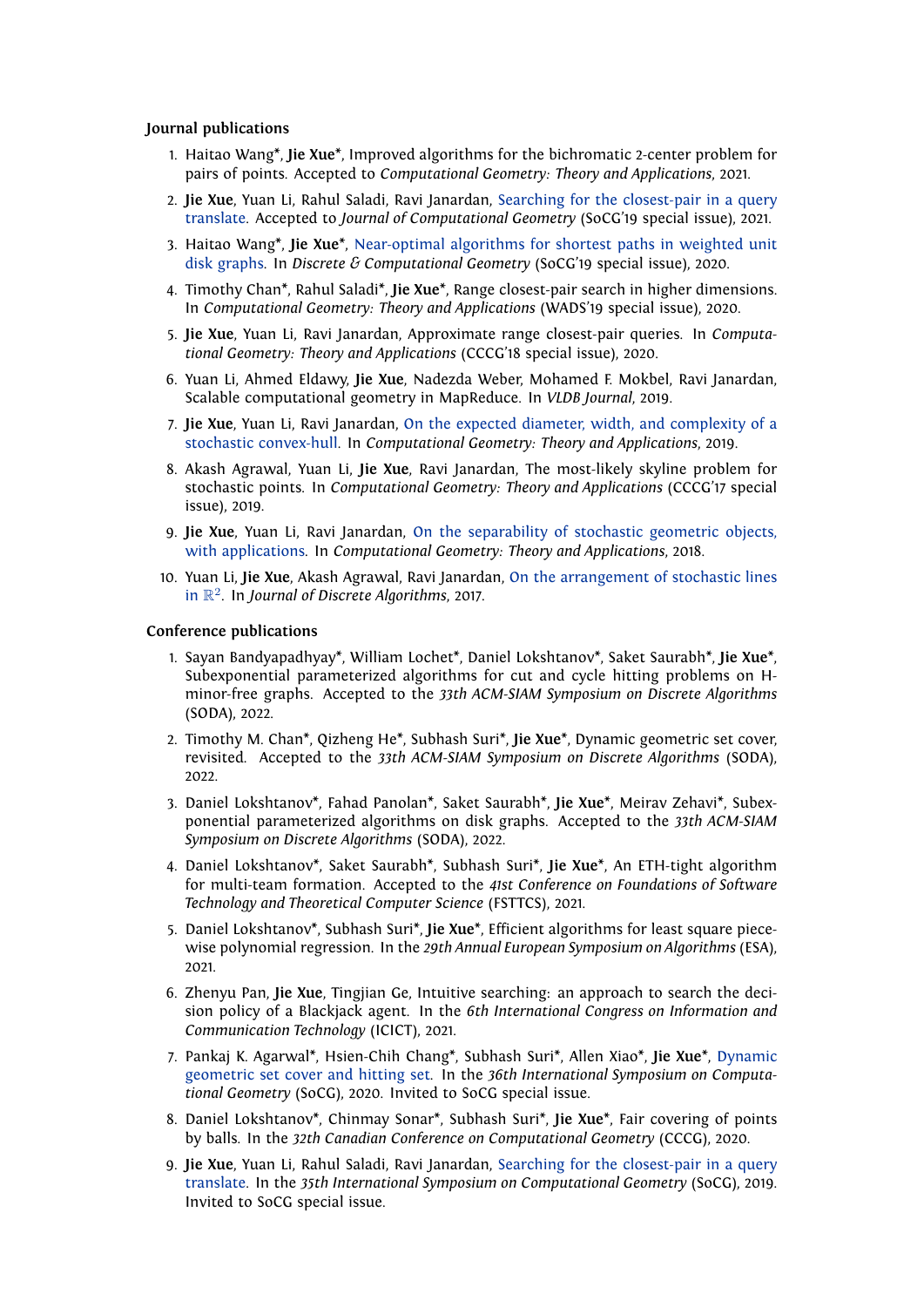- 10. Haitao Wang\*, **Jie Xue**\*, [Near-optimal algorithms for shortest paths in weighted unit](https://arxiv.org/pdf/1903.05255.pdf) [disk graphs](https://arxiv.org/pdf/1903.05255.pdf). In the *35th International Symposium on Computational Geometry* (SoCG), 2019. Invited to SoCG special issue.
- 11. **Jie Xue**, [Colored range closest-pair problem under general distance functions.](https://arxiv.org/pdf/1807.09977.pdf) In the *30th ACM-SIAM Symposium on Discrete Algorithms* (SODA), 2019.
- 12. Haitao Wang\*, **Jie Xue**\*, Improved algorithms for the bichromatic 2-center problem for pairs of points. In the *16th Algorithms and Data Structures Symposium* (WADS), 2019.
- 13. Timothy Chan\*, Rahul Saladi\*, **Jie Xue**\*, Range closest-pair search in higher dimensions. In the *16th Algorithms and Data Structures Symposium* (WADS), 2019. Invited to WADS special issue.
- 14. **Jie Xue**, Yuan Li, Rahul Saladi, Ravi Janardan, [New bounds for range closest-pair prob](https://arxiv.org/pdf/1712.09749.pdf)[lems](https://arxiv.org/pdf/1712.09749.pdf). In the *34th International Symposium on Computational Geometry* (SoCG), 2018.
- 15. **Jie Xue**, Yuan Li, Ravi Janardan, Approximate range closest-pair queries. In the *30th Canadian Conference on Computational Geometry* (CCCG), 2018. Invited to CCCG special issue.
- 16. Zhenyu Pan, **Jie Xue**, Yang Gao, Honghao Wang, Guanling Chen, Revealing the relations between learning behaviors and examination scores via a prediction system. In the *2nd International Conference on Computer Science and Artificial Intelligence* (CSAI), 2018.
- 17. **Jie Xue**, Yuan Li, Ravi Janardan, [On the expected diameter, width, and complexity of a](https://arxiv.org/pdf/1704.07028.pdf) [stochastic convex-hull](https://arxiv.org/pdf/1704.07028.pdf). In the *15th Algorithms and Data Structures Symposium* (WADS), 2017.
- 18. **Jie Xue**, Yuan Li, [Stochastic closest-pair problem and most-likely nearest-neighbor search](https://arxiv.org/pdf/1612.04890.pdf) [in tree spaces](https://arxiv.org/pdf/1612.04890.pdf). In the *15th Algorithms and Data Structures Symposium* (WADS), 2017.
- 19. Akash Agrawal, Yuan Li, **Jie Xue**, Ravi Janardan, The most-likely skyline problem for stochastic points. In the *29th Canadian Conference on Computational Geometry* (CCCG), 2017. Invited to CCCG special issue.
- 20. **Jie Xue**, Yuan Li, Ravi Janardan, [On the separability of stochastic geometric objects, with](https://arxiv.org/pdf/1603.07021.pdf) [applications.](https://arxiv.org/pdf/1603.07021.pdf) In the *32nd International Symposium on Computational Geometry* (SoCG), 2016.

#### **Manuscripts and other articles**

- 1. Neeraj Kummar\*, Daniel Lokshtanov\*, Saket Saurabh\*, Subhash Suri\*, **Jie Xue**\*, Separating points in the plane in (near) ETH-tight time. In progress.
- 2. **Jie Xue**, Yuan Li, On dominance-free samples of a (colored) stochastic dataset. In progress.
- 3. **Jie Xue**, Yuan Li, Rahul Saladi, Ravi Janardan, Searching for the closest-pair in a convex polygonal translate. In *Young Researcher Forum*, CG Week 2018.

## Talks and Professional activities

- Presentation at ESA 2021: Efficient algorithms for least square piecewise polynomial regression.
- Presentation at SoCG 2020: Dynamic geometric set cover and hitting set.
- Presentation at SoCG 2019: Searching for the closest-pair in a query translate. Near-optimal algorithms for shortest paths in weighted unit disk graphs.
- Presentation at SODA 2019: Colored range closest-pair problem under general distance functions.
- Presentation at FWCG 2018: Colored range closest-pair problem under general distance functions.